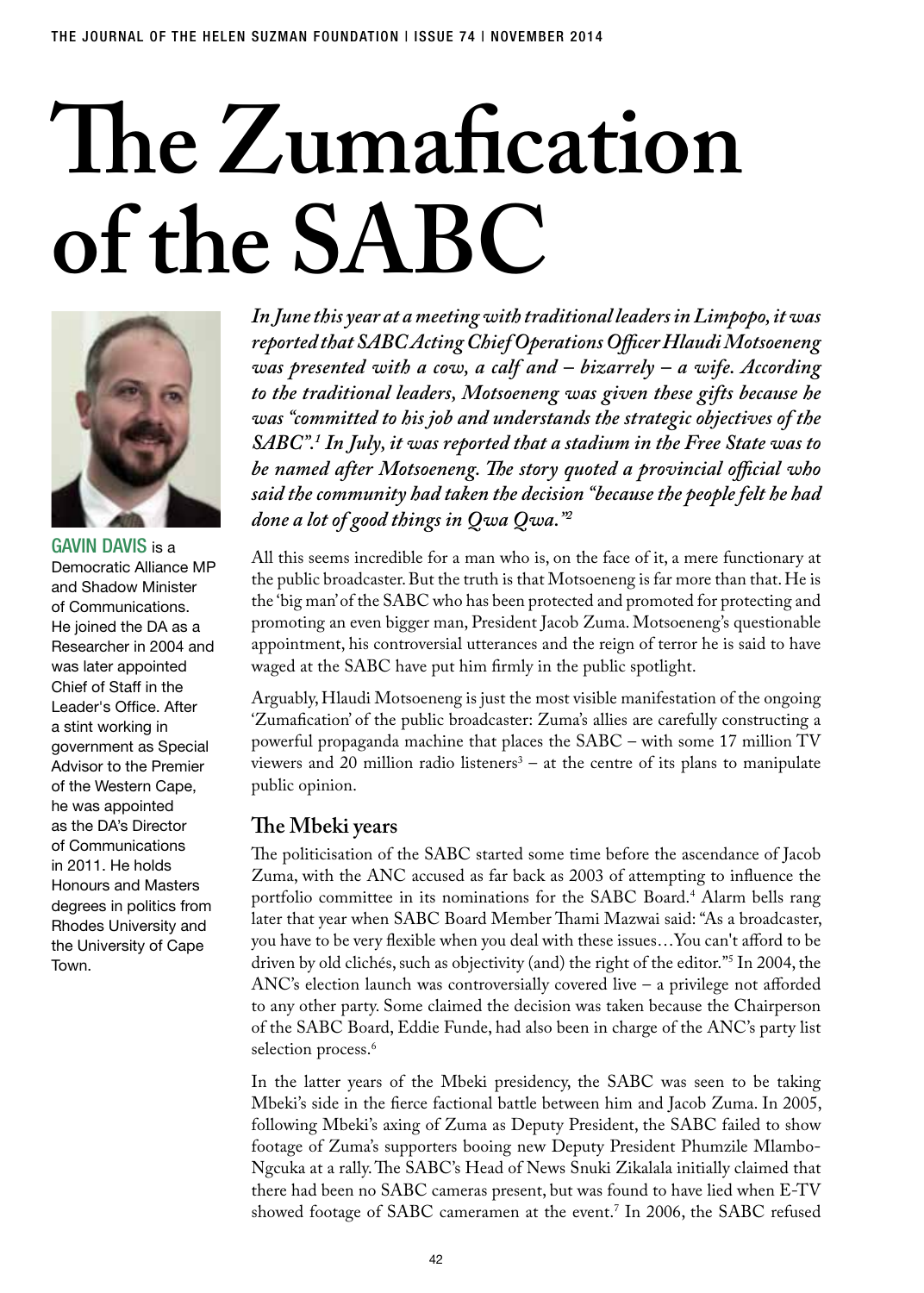to air a documentary it had commissioned that contained criticism of President Mbeki. A year later, it emerged that Zikalala had instructed the SABC to 'blacklist' political commentators critical of the President.8

# **The onset of Zumafication**

After Zuma's election as State President in 2009, the ANC in Parliament rushed through the Broadcasting Amendment Bill in the record time of three months. This gave Parliament the power to replace the SABC Board with an interim Board to make executive appointments sympathetic to the Zuma faction of the ANC.<sup>9</sup>

The interim Board's first order of business was to appoint Solly Mokoetle as SABC group Chief Executive Officer. In 2010, the Chairperson of the new SABC Board, Dr. Ben Ngubane (a Zuma appointee) worked with Mokoetle to appoint Phil Molefe as Head of News, without consulting the rest of the Board. Ngubane told the Board that he was "operating under the direct instructions of the President of the Republic and that he was resolved to appoint his preferred candidate."10 Molefe did the job he was appointed for, allegedly instructing senior executives at the SABC to stop giving favourable coverage to former President Mbeki. According to a *Sunday Times* source, Molefe told SABC executives that "he got his instructions from Luthuli House." 11

# **The rise and rise of Hlaudi Motsoeneng**

In 2011, the Ngubane Board appointed Hlaudi Motsoeneng Acting COO of the SABC. Motsoeneng's first brush with controversy had been back in 2007 when, as an Executive Producer at Lesedi FM, he was dismissed following charges of racism, dishonesty, and promoting staffers without following due process. Motsoeneng was re-appointed

*In early 2013, the SABC Board requested that Motsoeneng report on an SIU investigation into SABC corruption dating back to 2008.*

a year later by SABC Chief Executive Dali Mpofu in what was perceived as caving into pressure from the ascendant Zuma faction. This was not the last time that Motsoeneng's career would be rescued by higher powers.

In early 2013, the SABC Board requested that Motsoeneng report on an SIU investigation into SABC corruption dating back to 2008. A row ensued with Board Members after Motsoeneng allegedly offered to protect them from the findings of a separate investigation he had commissioned. The Board members interpreted this as a bribery attempt and, on 25 and 26 February, voted to have him removed as Acting COO.13

On 26 February 2013, Deputy Chairperson Thami Ka Plaatje advised Communications Minister Dina Pule that the Board had resolved to fire Motsoeneng. Shortly after that, Ngubane was quoted in a newspaper report as saying Motsoeneng had been reinstated, claiming that Ka Plaatjie had made the decision.14 On 1 March 2013, Ka Plaatje withdrew the letter calling for removal of Motsoeneng, without the knowledge of the Board.15

The SABC Board distanced itself from Motsoeneng's re-instatement, telling the media: "[It] is regrettable as neither the chairperson nor the deputy chairperson have the power or authority to unilaterally change a board resolution." Before the Board could seek clarity from Ngubane and Ka Plaatjie regarding the newspaper report, they resigned. Some days later, the Board re-affirmed its decision to remove Motsoeneng.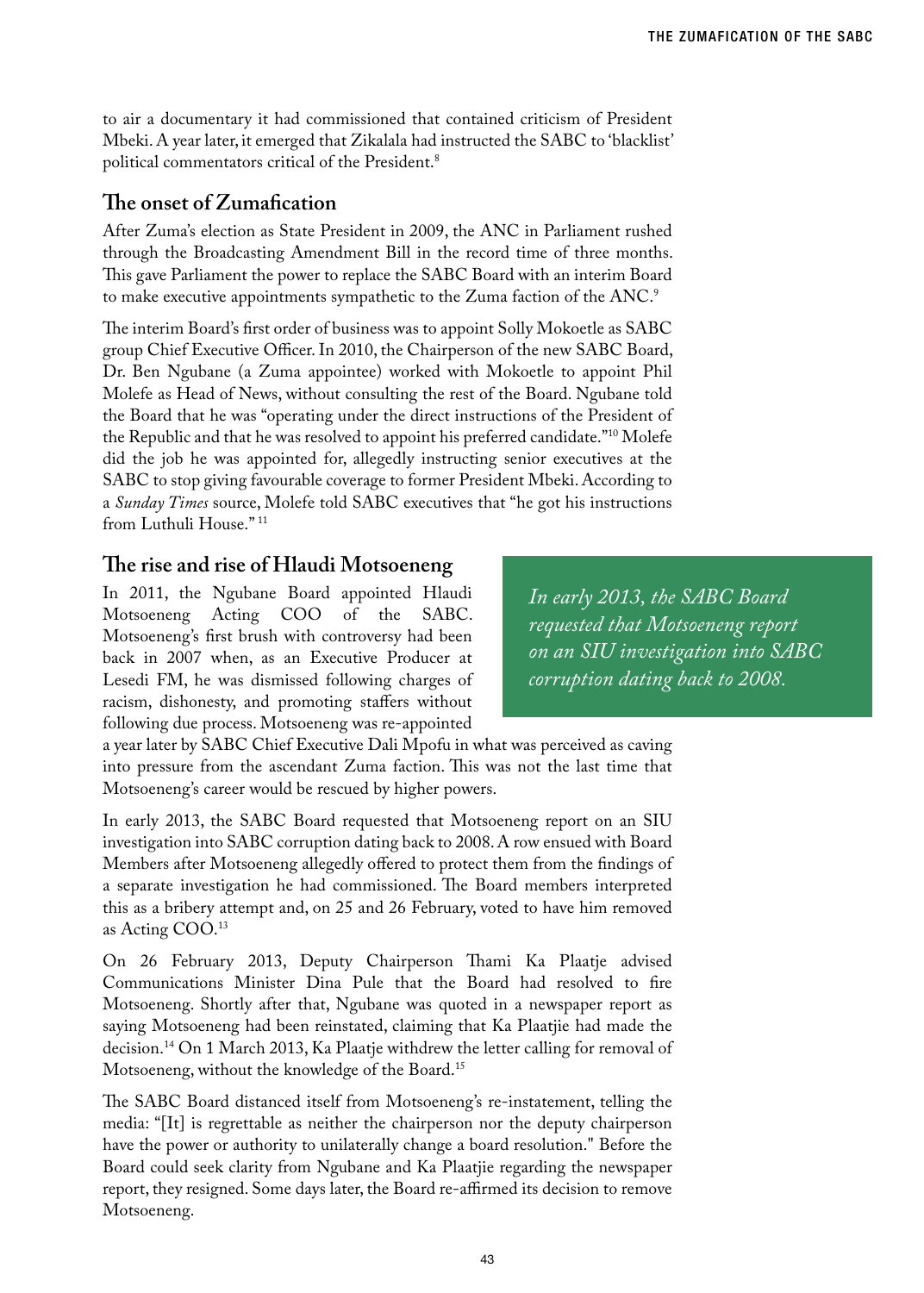Mysteriously, within days of the Board reaffirming its decision to remove Motsoeneng, most of the members of the Board resigned. It was alleged by COPE MP Juli Killian that this had been under instruction from Luthuli House.18 The new interim Board immediately voted to reverse the decision to remove Motsoeneng as acting COO.19 In the end, the only person to survive this unsavoury episode was Hlaudi Motsoeneng himself. It was the second time that Motsoeneng was to miraculously survive at the SABC but not the last.

*The Public Protector directed the Board to take disciplinary action against Motsoeneng, to recover all wasteful expenditure incurred as a result of irregular salary increments …*

### **The Public Protector's report**

In November 2011 two senior SABC employees requested an investigation into financial mismanagement at the SABC, undue interference by the Minister, Motsoeneng's allegedly fraudulent appointment as Acting COO, and his unlawful activities while occupying that position.

The Public Protector's report issued on 17 February 2014 made several damning findings about

Motsoeneng's appointment and conduct, including that he:

- lied about having obtained a matric certificate and made up imaginary grades on his application form for the position of COO, as well as earlier positions held at the broadcaster,
- abused his power by having his salary increased three times in the space of one year, from R1.5 million to R2.4 million,
- Was responsible for the unlawful appointment of Ms Sully Motsweni to various positions and for her subsequent unlawful salary increases between 2011-2012. Motsoeneng was also, in part, responsible for the unlawful appointment of Ms Gugu Duda as CFO,
- "purged" senior staff leading to "the avoidable loss of millions of Rand towards salaries…and settlements for irregular terminations of contracts" and
- • unilaterally increased some staff members' salaries without following the SABC Personnel Regulations, leading to the SABC's "unprecedented salary bill escalation by R29 million."

The Public Protector directed the Board to take disciplinary action against Motsoeneng, to recover all wasteful expenditure incurred as a result of irregular salary increments and for the Minister to take urgent steps to fill the position of COO within 90 days of the report.

To date, no disciplinary action has been taken against Motsoeneng and no attempt has been made to recover the wasted money. One recommendation that was complied with was the appointment of a permanent COO – although it is unlikely that it was the appointment that the Public Protector had in mind.

At a SABC Board Meeting on 7 July the Board resolved to appoint Motsoeneng as the Chief Operations Officer in a permanent capacity. Minister Faith Muthambi reportedly arrived at the SABC at around 19h00 and entered into a private conference with the SABC Chairperson, Ellen Tshabalala, prior to the Board Meeting. When the Chairperson emerged from that conference at about 21h00, she proposed to the Board that it immediately appoint Motsoeneng as the permanent COO – even though the question of filling the COO post was not on the meeting's agenda.<sup>20</sup>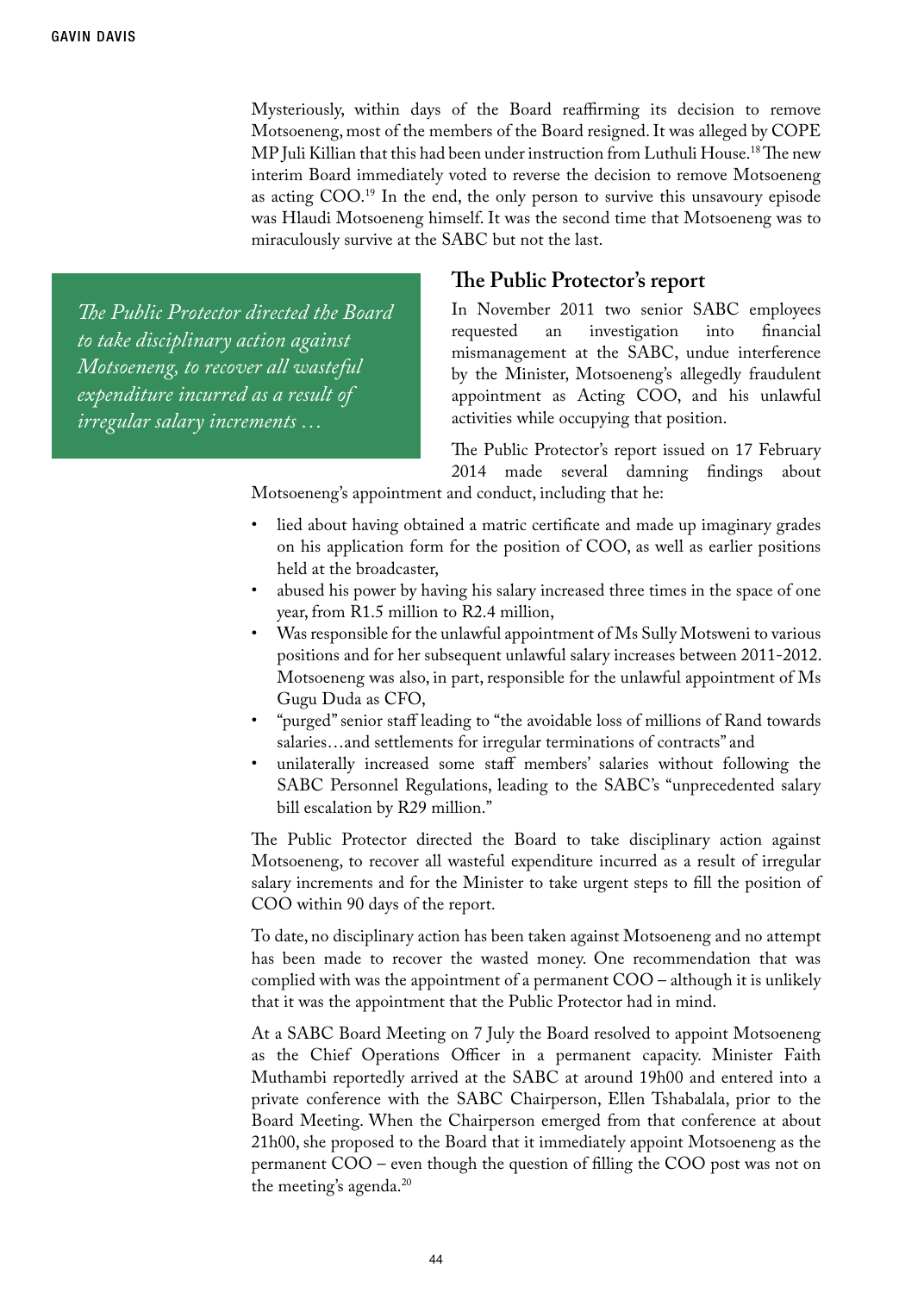

Several Board Members objected on the grounds that the position had not been advertised, and no candidates were shortlisted or interviewed as stipulated in the SABC Articles of Association. Five of the eleven board members did not support his appointment: two abstained and three voted against. The remaining six board members voted in favour of the appointment. Muthambi duly announced Motsoeneng's appointment the next morning.

*President Zuma has never been so embattled. Guptagate, Nkandlagate, Marikana, the arms deal and the spy tapes saga have cast a dark shadow over his presidency.* 

This was the third time that Motsoeneng had survived at the SABC against all odds. Instead of being fired, he has been protected and promoted by high-ranking politicians. It is not hard to figure out why.

# **The perfect functionary**

President Zuma has never been so embattled. Guptagate, Nkandlagate, Marikana, the arms deal and the spy tapes saga have cast a dark shadow over his presidency. Many in his own party hold him responsible for heavy electoral losses in the 2014 election – from 66% to 62% nationally, and down 10% in Gauteng to 53%. This is why Zuma needs a loyalist at the heart of the SABC to help him survive the inevitable internal backlash.

There is more than enough evidence to suggest that Motsoeneng's unswerving loyalty to the President has helped him keep his job. It is reported that Motsoeneng has been known to boast about his strong ties to President Zuma.<sup>21</sup> It has also been suggested that he ensured favourable SABC coverage for Zuma to help see off Kgalema Motlanthe's challenge for the ANC presidency at Mangaung. 22 When Zuma was booed at Nelson Mandela's funeral, Motsoeneng saw to it that the spectacle – widely reported on at home and abroad – never made it on to the prime time SABC news bulletins. The parallels with the SABC's non-coverage of the Mlambo-Ngcuka booing incident some ten years earlier are striking.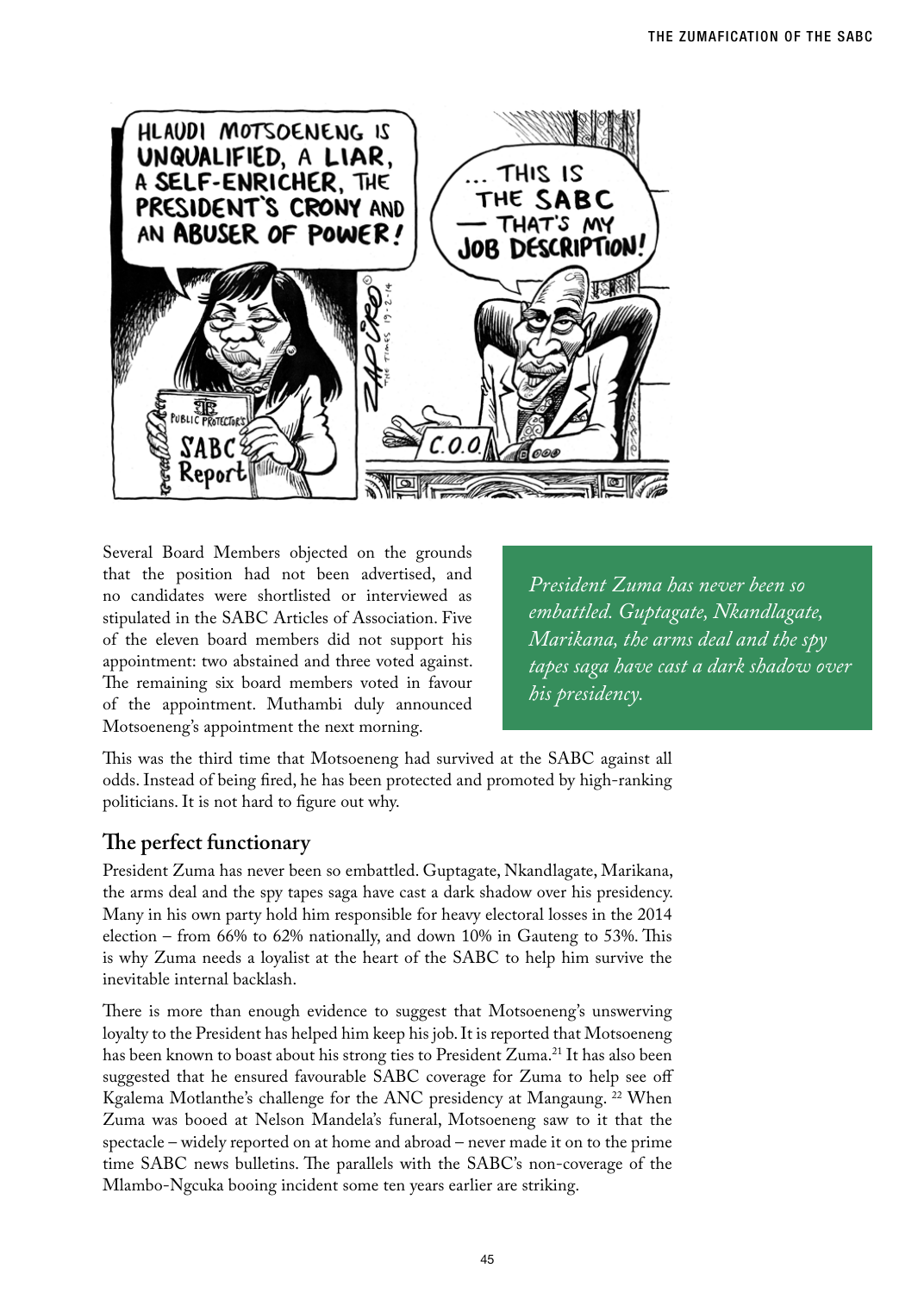

But it was the job that Motsoeneng did during the 2014 election that must have really endeared him to the ANC leadership. Early on in the campaign it was reported that SABC staffers were instructed not to show crowd shots of opposition party rallies or carry footage of service delivery protests.<sup>23</sup> The SABC also caused controversy when it pulled DA and EFF television adverts critical of Zuma's record on corruption and job creation.

Motsoeneng has couched the pro-government agenda of the SABC as a commitment to reporting on positive news stories. As he said in August last year: "The media normally focus on the negative publicity. I believe, from the SABC's side, 70% should be positive news stories and then you can have 30% negative stories."24 Motsoeneng went further with his attack on the media in July this year when he told a conference that the print media only reports on corruption because the government is black. He also said that journalists should be licensed, a practice commonplace in repressive regimes such as Iran, Myanmar and Zimbabwe.25

Motsoeneng is the perfect functionary to ensure positive reportage of the President – ruthless and calculating. But it would be a mistake to think that President Zuma's plan to control the airwaves ends with Hlaudi Motsoeneng.

### **A new propaganda ministry**

Government sources suggested in May this year that President Zuma was waiting until after the election to establish an Orwellian-sounding 'Information Ministry'.26 On 16 July, the President proclaimed that the old Department of Communications would become the new Department of Telecommunications and Post. The SABC would move to a newly constituted Communications Department that would include the Government and Communication Information System (GCIS) previously housed in the Presidency.

Industry experts were quick to point out that the proclamation made no sense in a world in which digital and broadcast technologies were rapidly converging. Despite widespread criticism of the departmental split, no rational and compelling